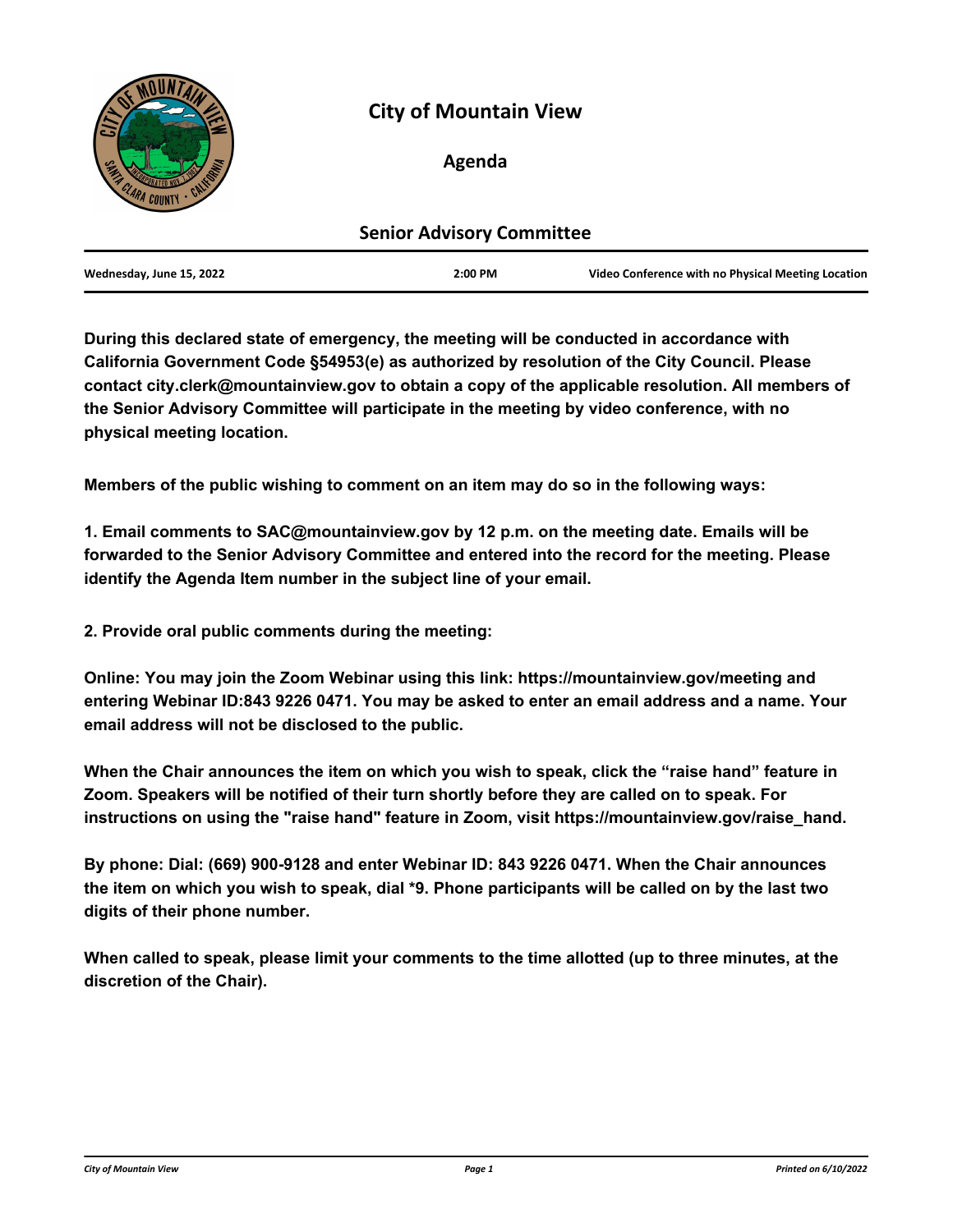#### **1. CALL TO ORDER**

**2. ROLL CALL - Committee members Gonsalves, Hui, Nichols, Sinha, Tymes, Vice Chair Irigon and Chair Gilfix**

#### **3. APPROVE MINUTES**

**Approve the Senior Advisory Committee meeting minutes of May 18, 2022.**

[Minutes](http://mountainview.legistar.com/gateway.aspx?M=F&ID=75281f3b-cdaa-4e3e-a07f-2705a1c93364.pdf) *Attachments:*

# **4. ORAL COMMUNICATIONS FROM THE PUBLIC**

#### **5. PRESENTATION**

**5.1** [Diana Fazely, Assistant City Attorney, will provide Brown Act and Roberts Rules of](http://mountainview.legistar.com/gateway.aspx?m=l&id=/matter.aspx?key=6598) Order Refresher

#### **6. UNFINISHED BUSINESS**

- **6.1** [Communications Subcommittee](http://mountainview.legistar.com/gateway.aspx?m=l&id=/matter.aspx?key=6171)
- **6.2** [Senior Center Subcommittee](http://mountainview.legistar.com/gateway.aspx?m=l&id=/matter.aspx?key=6172)
- **6.3** [Senior Advisory Committee Fiscal Year 2022 23 Work Plan](http://mountainview.legistar.com/gateway.aspx?m=l&id=/matter.aspx?key=6520)
- **6.4** [Council Meet and Greet](http://mountainview.legistar.com/gateway.aspx?m=l&id=/matter.aspx?key=6518)

# **7. NEW BUSINESS - None.**

#### **8. COMMITTEE/STAFF COMMENTS, QUESTIONS, COMMITTEE REPORTS**

- **8.1** [Senior Center Update](http://mountainview.legistar.com/gateway.aspx?m=l&id=/matter.aspx?key=6173)
- **8.2** [Committee Roundtable](http://mountainview.legistar.com/gateway.aspx?m=l&id=/matter.aspx?key=6174)

# **9. ADJOURNMENT**

*City of Mountain View Page 2 Printed on 6/10/2022*